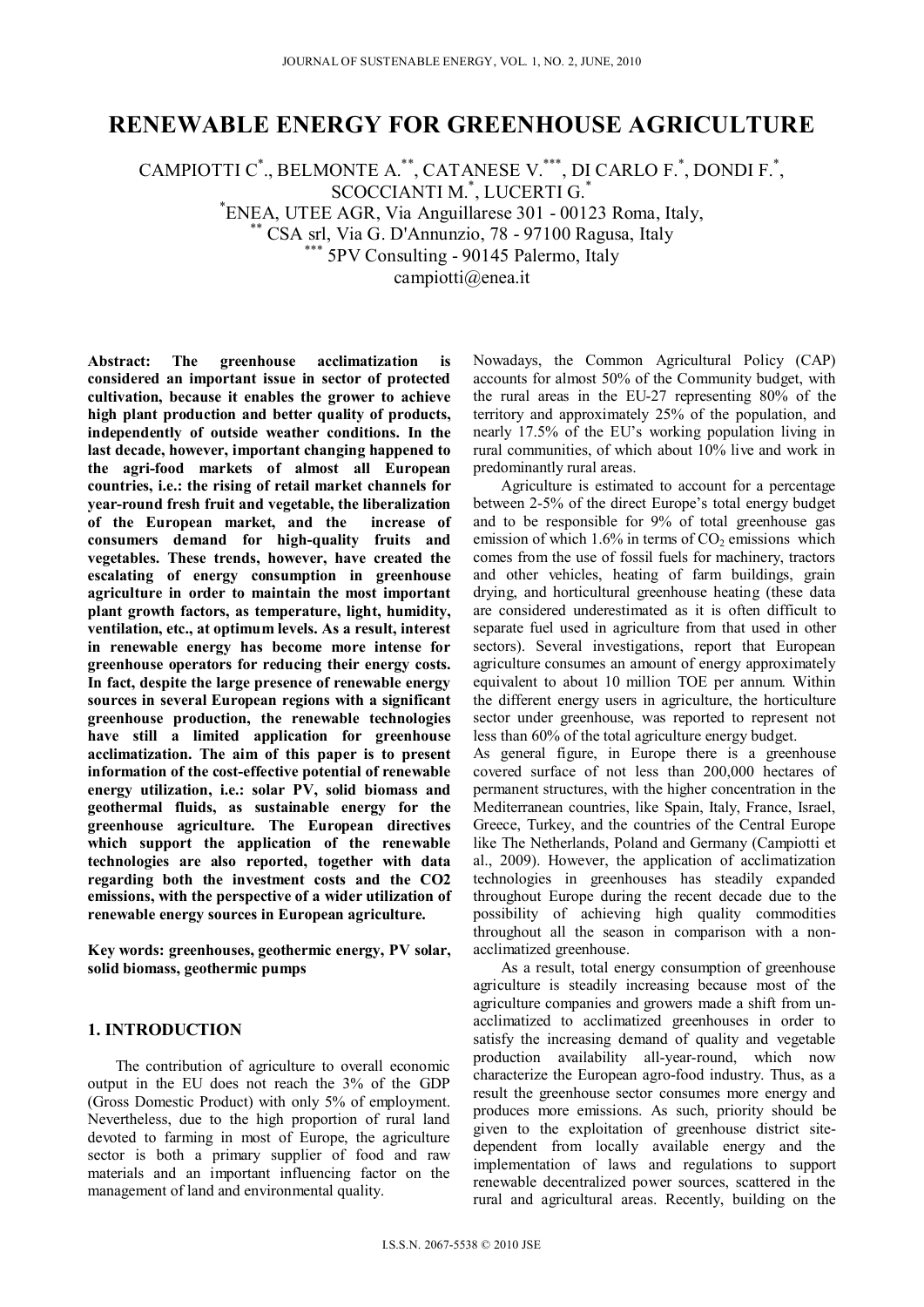EU's three principal goals for energy policy (security of supply, competitiveness and environmental sustainability) on 10 January 2007, the Commission proposed an integrated climate change and energy package (EC, 2007a; EC, 2008a) to reduce greenhouse gas emissions (GHG) by 20% by 2020, to increase the EU contribution from renewable energy to 20% of the total final energy consumption and to increase energy efficiency by 20%. Finally, the Directive 2009/28/EC recommend the Member State to adopt a National Action Plan on the renewable energy with the 2020's objectives on heating and cooling demand/supply and criteria of energy, economic and environmental efficiency. However, the promotion of renewable energy must take place at all levels – international, national, regional, and local, in order to maximize its benefits (Tab.1).

**Table 1. Benefits of renewable energy if compared with traditional energy**

| Avoiding environmental damages, such as the destructive effects                                                |  |  |  |
|----------------------------------------------------------------------------------------------------------------|--|--|--|
| of ecosystems and climate change.                                                                              |  |  |  |
| Avoiding the high costs of energy imports.                                                                     |  |  |  |
| Increasing the security of energy supply by securing independent                                               |  |  |  |
| and more decentralized energy sources.                                                                         |  |  |  |
| Avoiding subsidies for atomic and fossil energies, which amount<br>around 300 billion USD annually world-wide. |  |  |  |
| Avoiding health damage and fatalities.                                                                         |  |  |  |
| Avoiding political, economic and military conflicts over limited                                               |  |  |  |
| fossil fuels.                                                                                                  |  |  |  |
| Providing economic opportunities for new industries and services.                                              |  |  |  |
| Source: Project INCO 2002-C.1.3 n. 012066.                                                                     |  |  |  |

The sector of greenhouse agriculture can contribute to reach the European objectives on energy efficiency and energy saving on the base of three main strategies: i) reduce demand for fossil energy either by increasing renewable energy utilization for cooling and heating or by optimizing plant production and acclimatization technologies; ii) changes in plant production characteristics towards to plant species more local, more seasonal, and based on energy friendlier crop management, in order to save energy for transportation, handling, and plant disease protection; iii) utilization of renewable energy (photovoltaic, solid/residues biomass, geothermic fluids) for acclimatization of greenhouses; iii) contribute to reduce CO2 emissions and to make agriculture more viable and resilient as energies (oil, gas and electricity). In this context, however, it appears reasonable to change the plant technology production and the energy systems (Tab. 2).

**Table 2. Potential for energy saving in greenhouse agriculture**

| More<br>energy<br>efficiency | Measures of energy conservation<br>techniques and efficiency                                                                           |  |
|------------------------------|----------------------------------------------------------------------------------------------------------------------------------------|--|
| More local agriculture       | of<br>Less<br>transportation                                                                                                           |  |
|                              | fruits/vegetables by more farm-<br>market                                                                                              |  |
| Less fertilizers             | Soilless and/or organic agriculture                                                                                                    |  |
| renewable<br>More<br>energy  | Sustainable districts with<br>local<br>PV.<br>(solar<br>energies<br>geothermic/industrial fluids at low<br>temperature, solid biomass) |  |
| Less vegetable food<br>waste | Approx. $1/3$ of food is wasted in<br>industrial countries                                                                             |  |

At this purpose, several recent publications demonstrated that the technical problems associated with the renewable technologies in greenhouse agriculture are solved in principle (Tab. 3). In this paper, however, it will be discussed only the cost-effective integration of renewable energy.

| $\mathbf{u}$ and $\mathbf{v}$ , bath on the $\mathbf{v}$ |                   | r enewable sources        |          |                |
|----------------------------------------------------------|-------------------|---------------------------|----------|----------------|
| Energy                                                   | Cost $(\epsilon)$ | CO <sub>2</sub>           | Charact- | Barrier        |
|                                                          |                   | per 1kWh <sup>-1</sup> el | eristics | factors        |
| Oil                                                      | 1,000             | Till to                   | Mature   | Politics/Avail |
|                                                          | per kWth          | 700 g                     |          | ability        |
| Biomass                                                  | 1,000             |                           | Mature   | Logistic/      |
|                                                          | per kWth          | Neutral                   |          | Location       |
| Geothermic                                               | 1,500-2,000       | Not less than             | Mature   | Site-          |
| fluids                                                   | per kWth          | $0,1$ g                   |          | dipendent      |
| Geothermic                                               | 2,000-2,500       | Not less than             | Mature   | Market/        |
| heat pump                                                | per kWth          | $0,1$ g                   |          | Commu-         |
|                                                          |                   |                           |          | nication       |
| Solar                                                    | 2,000-3,000       | Till to $45 g$            | Mature   | Market/        |
| photovoltaic                                             | per kWel          |                           |          | Commu-         |
|                                                          |                   |                           |          | nication       |

**Table 3. Data on energy renewable sources**

## **2. SOLAR PV ENERGY AND TECHNOLOGY**

Solar energy can cut a farm's electricity and heating bills. The PV capacity installed in the European Union during 2007 and 2008 reached up to 9,533.3 MWp (PV barometer 2009). Photovoltaics can power greenhouse electricity costs for actuators (opening and closing of windows, fertigation) and cooling operation in summer and supply water pumps, lights, electric fences (Fig. 1).



**Fig. 1. Lay-out of a 1 kWp PV solar system "standalone" for greenhouses** 

| Table 4. Characteristic of commercial biomass for |  |  |
|---------------------------------------------------|--|--|
| combustion                                        |  |  |

| <b>Biomass</b>    | Termic power<br>kWh/Kg | Energy capacity<br>(kW) | Operation                                                         |
|-------------------|------------------------|-------------------------|-------------------------------------------------------------------|
|                   | (P.C.I.)               |                         |                                                                   |
| Pellets           | $4.7 - 5$              | 15-60                   | Suitable for automatic                                            |
|                   |                        |                         | feeding of the biomass<br>burners.                                |
| <b>Briquettes</b> | $4.6 - 5.2$            | 15-100                  | Less suitable for<br>automatic feeding of the<br>biomass burners. |
| Chips             | 3.1                    | 200-3000                | For big burners adapted<br>for industrial uses and<br>dwelling.   |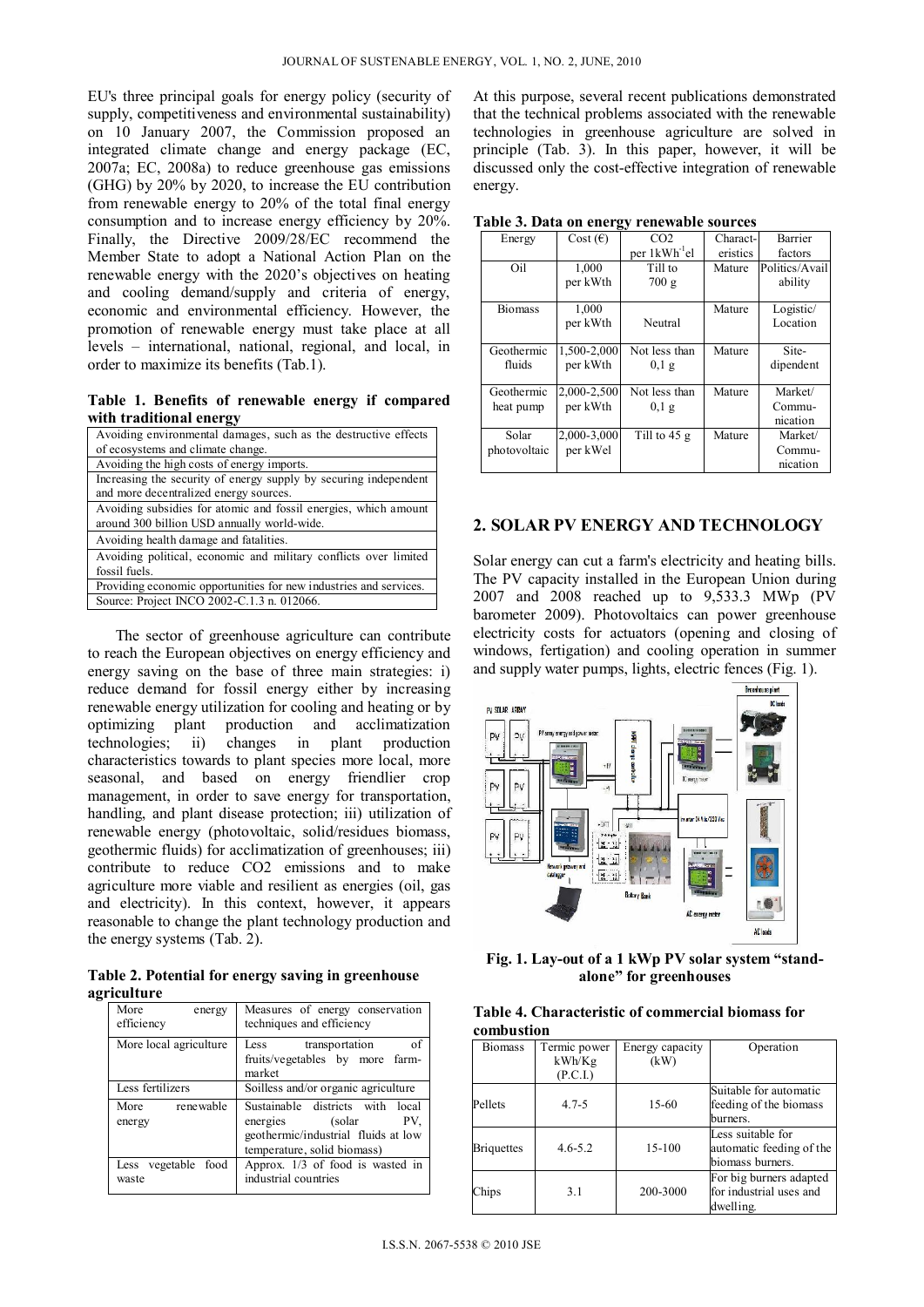Since the associated goal is mainly to implementing solar PV systems into the greenhouse agriculture, the following criteria should be met: being simple, easy to manage and repair, and with the possibility of being manufactured locally. Previous experimental evaluations made in southern areas of Italy (36°50' latitude, 14°31' longitude, 87 m of altitude), showed that a 1 kWp m-PV arrays generated 333.6 kWhel during the period 10 September-23 December 2008.

However, it should be outlined that the recorded energy production was mainly referred to the energy delivered to both the battery storage and the greenhouse electric applied loads as inside light, various LEDs, dataloggers and pumps (Campiotti et al., 2008). Research is still in progress. Recently, on the market are being commercialized crystalline silicon modules coming from China, with relative low price (between 1,500 to 2,000  $E/kWp$ ). The promotion of PV modules integration in greenhouse agriculture have also a significant importance for reducing the environmental impact associated with the fossil energy (for each kWhel it is reported till to 700 g of CO2 emissions) since the photovoltaic solar installations produce a corresponding GHG emissions between 21-45g of  $CO2$ -eq.kWh<sup>-1</sup> (Fthenakis and Alsema, 2006).

## **3. BIOMASS HEAT TECHNOLOGY**

Solid biomass should exceed 75 Mtoe in 2010, including 1.6 Mtoe net imports from outside the EU, and thus contributing to reach the 2005 European Plan of action's for biomass which aimed for 149 Mtoe of consumption (55 Mtoe for electricity, 75 Mtoe for heat and 19 Mtoe for transport at the end of 2010) for all bioenergies (solid and liquid biomass, biogas and municipal wastes) (Solid biomass barometer, 2009).

However, the agricultural and forestry biomass resources should be considered as the most promising renewable energy sources from the agriculture sector. More than 300 million tons crop residues and over 230 million tons green residues and animal wastes are produced in Europe as unutilized by-products. Among the crop residues (biomass residues as organic by-products of food, fibre, and forest production), straw is the most important resource with not less than 21 million TOE, of which nearly 0.3 million TOE are utilized for agricultural heat supply, mostly in Austria, Denmark, Germany, and the United Kingdom.

The biomass energy sources are decentralized energies suitable for heat supply of greenhouses, individual farms or rural districts. The calorific value of absolutely dry bio-materials (17-18 MJ/kg) equal to that of the medium quality coal and even the air dry biomass sources, having 14-16 MJ/kg calorific value at 10-20% of moisture content, are excellent and clean energy carriers for direct combustion. Some 20% of biomass potential for combustion may cover the total heat demand of primary food production (agriculture and greenhouse districts) and a further 30% of it the heat requirement of rural communities.

Wood biomass can be considered as greenhouse gas (GHG) neutral when converted to heat energy if we exclude some greenhouse gas generation during harvesting, transportation, pre-processing. Fields of biomass application for heat generation are:

- low temperature heat and hot water preparation for single houses;
- district heat (with and without cogeneration);
- industry process.

The wide-scale practical distribution in greenhouse agriculture of this technology now depends on the national and European energy price policy and the introduction of subsidiary systems which are still necessary to make these technologies more attractive for the farmers (Project Accent, 2006). At present, the wood industry is addressed to introduce adapted cost-effective technologies and suitable supply chains for using pellets (15-60kW as biomass burners), briquettes (15-100kW as biomass burners) and chips (200-300 kW) (Tab. 2).

Biomass consumption as fuel for greenhouse heating is related to both the greenhouse surface and the specific energy needs of crops. Considering a thermal power of the greenhouse surface to be heated equivalent to 100  $W/m<sup>2</sup>$ , a conversion yield of 85%, biomass producing 3.9 kWh/kg, the annual average biomass consumption is about  $45 \text{ kg/m}^2$  with 1.500 running hours, 90 kg/m<sup>2</sup>, 3,000 running hours. Using biomass as an energy carrier, there is a closed  $CO<sub>2</sub>$  circle, that in the case of energy generation from biomass, there is no growing  $CO<sub>2</sub>$ . content in the atmosphere, no heavy metal emission during combustion, and very low emission of sulphur. Using biodiesel there is an emission save of 2.5 kg of  $CO<sub>2</sub>/liter$  of gasoline.

#### **4. GEOTHERMAL HEAT IN EUROPE**

The geothermal capacity (ground source heat pumps and harnessing of low and medium energy geothermal resources) is nowadays about 14,430 MWth which is almost three times the target set by the European White Paper (5,000 MWth in 2010) (Geothermic barometer, 2009). Europe has geothermal electric power generation only in Iceland (170  $MW_e$ ), Italy (785  $MW_{el}$ ) and Portugal-Azores (16 MW<sub>el</sub>). European countries utilize about 18,000 GWh/y of geothermal energy for direct uses of which greenhouse heating and aquaculture represent only a percentage of 14% and 11%, respectively.

Generally, medium-to-low temperature geothermal fluids (T<150°C) can be successfully exploited in direct heat uses in agriculture, e.g.: greenhouses and aquaculture applications, plant drying. High enthalpy geothermal fluids  $(T>150^{\circ}C)$  are utilised to produce electric energy. For such applications, it was demonstrated that the energy substitution provided by geothermal heating solution can reach up to 90% of the heat needs, with a power capacity of 40% of peak load. Specifically, for what concerns the heating demand of greenhouses, in Mediterranean regions, requirements are in the range of 300-400 Toe/y/ha.

There are several heating options, i.e.: forced-air distribution systems, water-to-air heat exchangers, plastic pipes and finned tubes, liquid-based radiant heat in the floor, bench-mounted-liquid based radiant heat (Tab. 5).